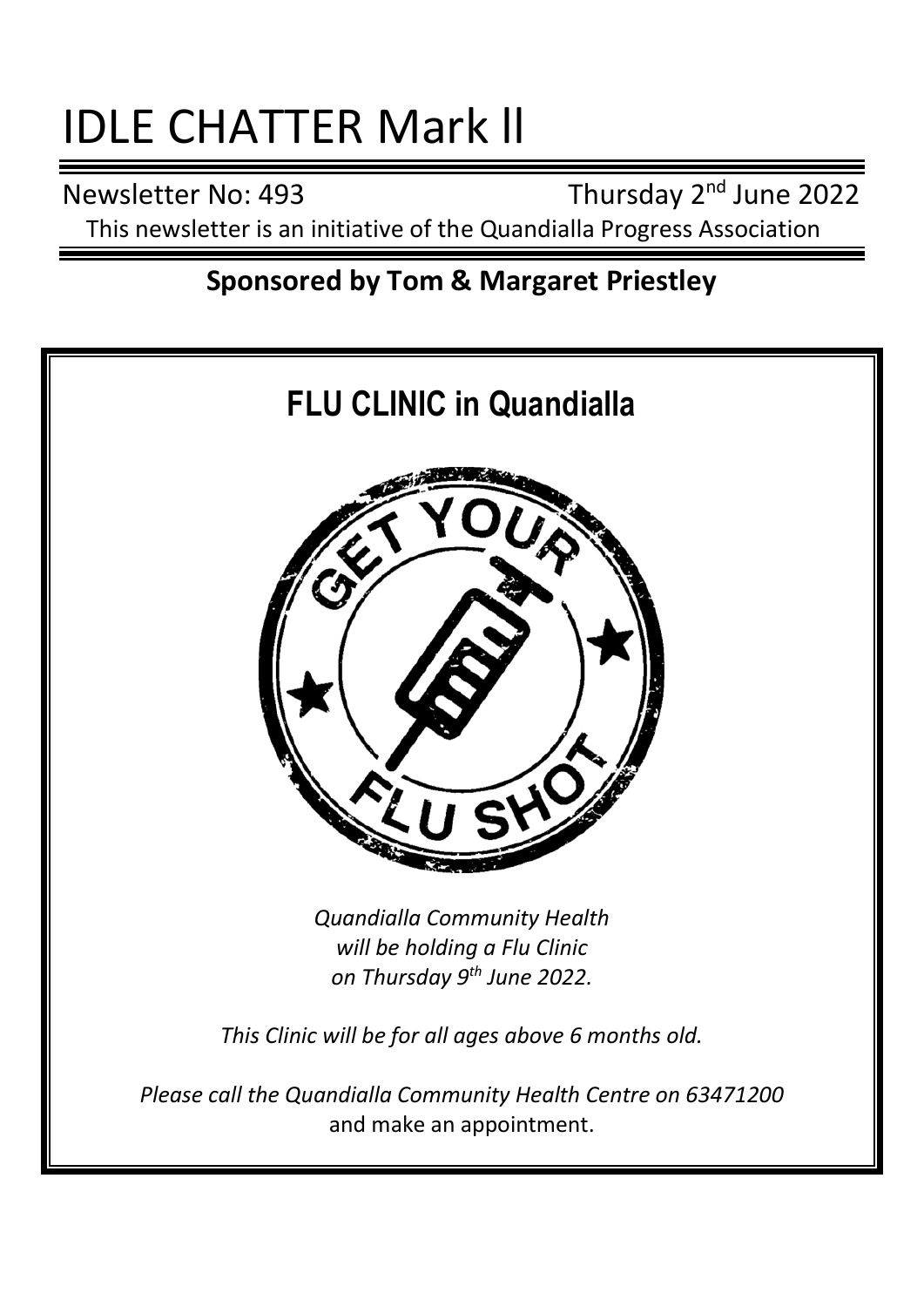# QUANDIALLA SOLDIERS MEMORIAL HALL

# **PRAWN or CHICKEN LUNCHEON**

**Where:** Quandialla Bowling Club **When:** Sunday 19th June 2022 starting at 12.30pm

**Menu:**

Nibbles will be served before seating ½ kilo of Australian Black Tiger Prawns or ¼ of Roast Chicken served with salads and bread roll Fruit Salad & Ice Cream **Cost:** \$45 for Prawns \$35 for Chicken Children under 15 - \$10 for Chicken Option & Sweets **RSVP:** With your choice of prawns or chicken meal & **Tickets Purchased by 10th June.**

All proceeds from this function will go towards the Insurance & Maintenance of the Hall



## **ST MARKS ANGLICAN CHURCH SERVICE**

St Marks June Service will be held on Sunday 5th June at 5pm.

Everyone Welcome

# **QUANDIALLA FRIDAY NIGHT JACKPOTS:**

## **Bland Hotel Joker Jackpot Draw ………**

The Joker Jackpot was not claimed and this week the jackpot will be \$780, and you have 6 chances to win a meat tray and a chance to choose the Joker Card.



## **Quandialla Bowling Club Draws …………………..**

The Riverina Club Draw and Members Draw was not claimed last week so this Friday the Riverina Jackpot will jackpot to \$2000, and the Members Club Draw will jackpot to \$75.

> Remember if your badge number is drawn for any of the jackpots YOU MUST BE AT THE CLUB to claim your prize when it is announced.

> > Good Luck Everyone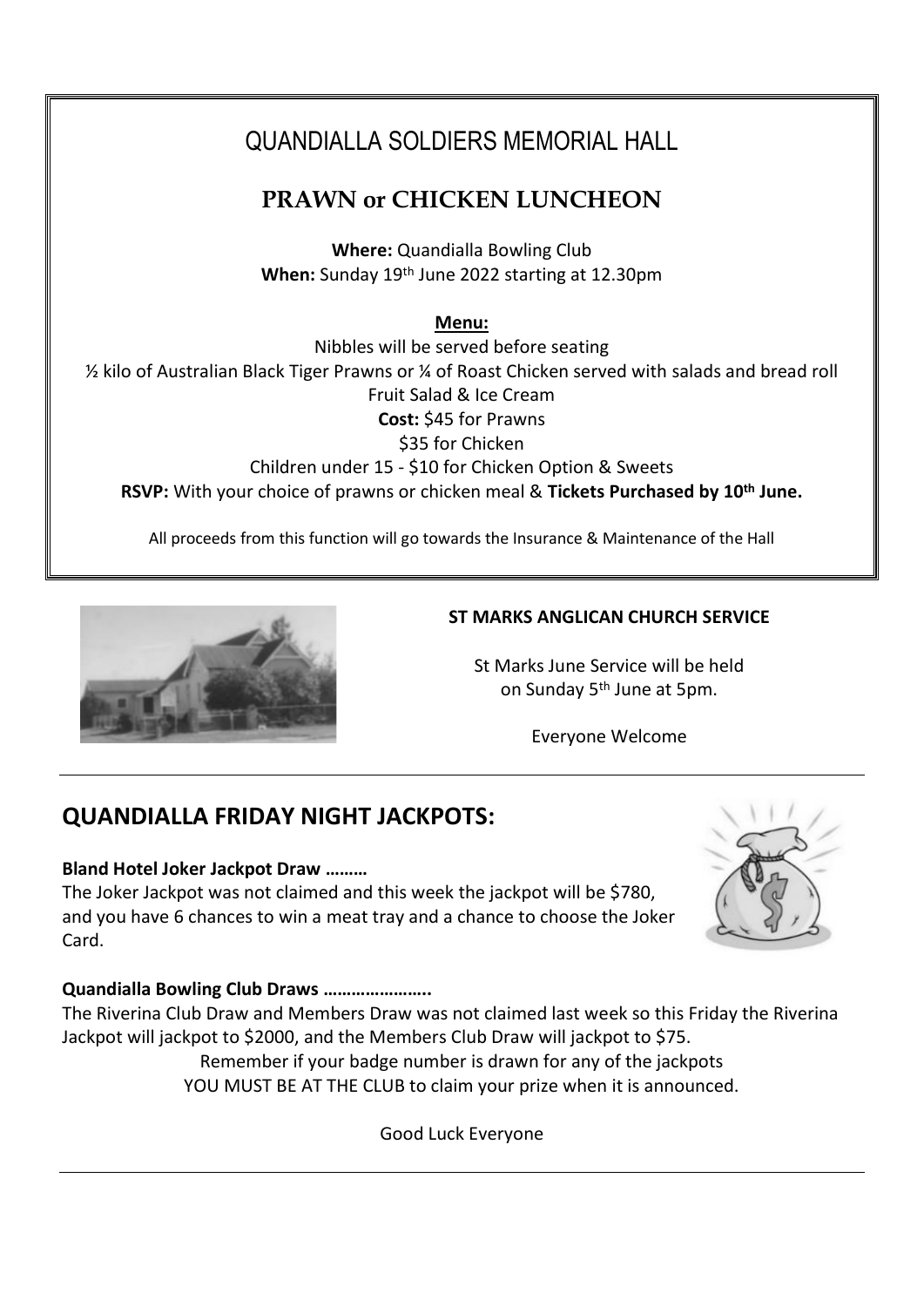# **Very Belated Birthday Wishes**

*Many Happy Returns go to Andrew Harris who recently celebrated his 60th Birthday.*

> *Congratulations Andrew on becoming a Senior Citizen. You are officially an Old ####.*





## **BLAND HOTEL**

Open: 12 Midday – Monday to Saturday Meals available from the Bistro Lunch 12 to 2pm & Dinner 6.30pm to 8.30pm Dine In or Take Away & Don't Forget – Pizza Night on Wednesdays.

# **QUANDIALLA BOWLING CLUB NEWS**

**Friday 1 st June opening at 6pm** – *Don't forget our Friday Night 12 Tray Meat Raffle, Also, the Riverina Jackpot & Members Draw.*

**Sunday 3 rd June opening at 10 am –** Sunday Papers available

#### **QUANDIALLA CWA BRANCH**

**PLEASE NOTE:** June meeting has been CANCELLED due to Executive being away. Next Meeting will be held on Monday 11<sup>th</sup> July 2022 at 10.00am in the CWA Rest Room. CWA Quandialla Branch – Secretary

## BIMBI PROGRESS MEETING

The next Bimbi Progress Meeting will be held on Tuesday 9th June at 11.00am at the Bimbi Fire Shed on the veranda. Followed by a cuppa and light lunch. Please bring a plate to share. All Welcome

RALPH RICHARDS SEPTICS: Call for a Quote: Phone 0457 821965 or 0477 094193